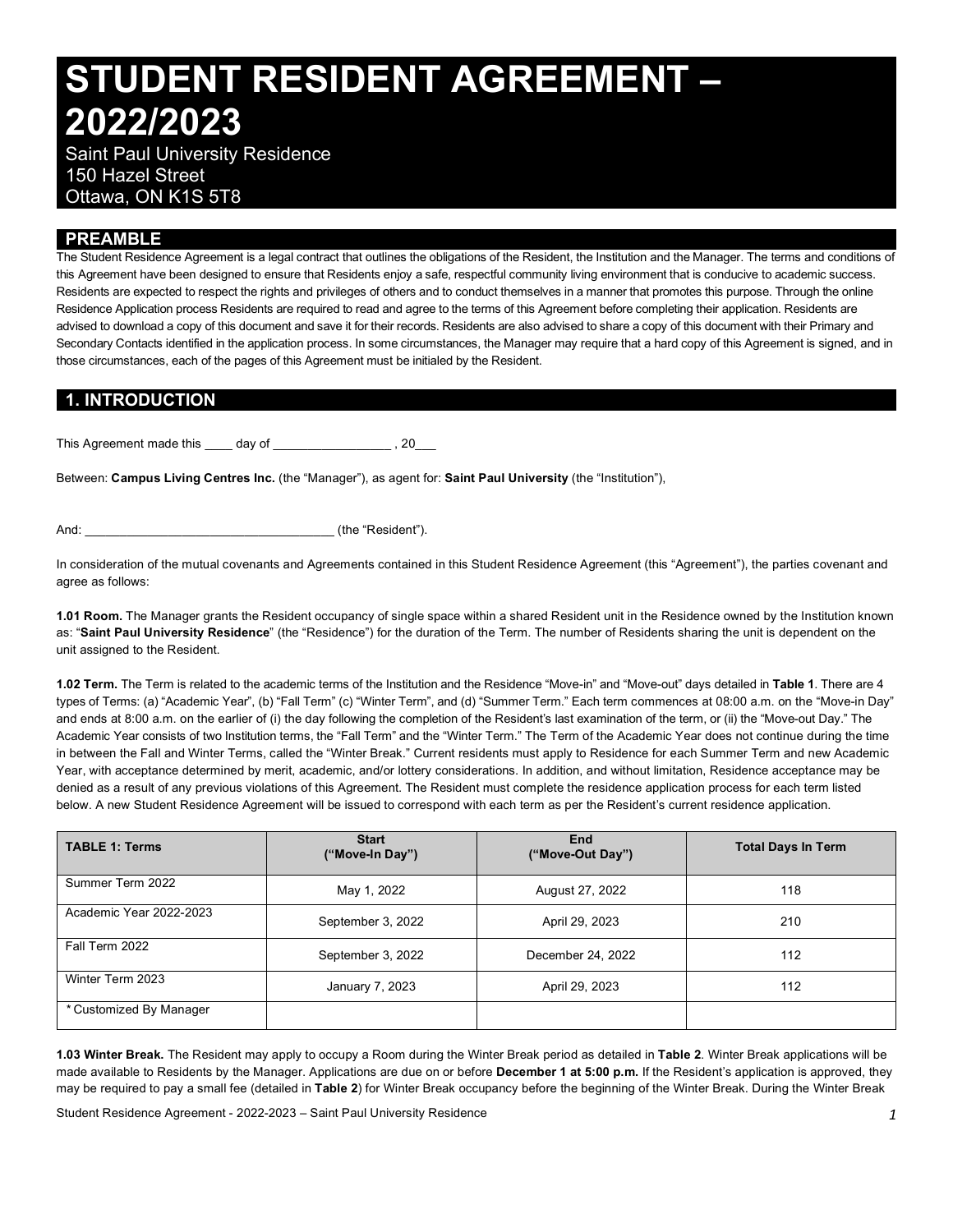there is limited supervision of the Residence, all services are reduced or suspended, and annual maintenance and renovations may occur. To ensure the safety and security of the Resident and the Residence facilities it is the intention of the Manager to limit the number of Residents staying during the Winter Break to a small number of individuals that demonstrate a significant need for Residence accommodations. If the Resident is found occupying a Room during the Winter Break without having given written notice to the Manager, the Resident shall be subject to **\$30.00** for each day during the Winter Break period or **\$656.00** for the entire Winter Break, due immediately.

| TABLE 2: Winter Break<br><b>Start</b> |                   | End             | <b>Winter Break Fee</b> |  |
|---------------------------------------|-------------------|-----------------|-------------------------|--|
| Academic Year 2022-2023               | December 24, 2022 | January 7, 2023 | N/A                     |  |

 **1.04 Extended Terms**. The Term of this Agreement may be extended by the Manager if the Resident applies in writing for an "Extension" in accordance with the Managers published policies about Term Extensions. Extensions are subject to availability. Priority will be given to Residents travelling from great distances, who demonstrate a special need, or who are enrolled in orientation or academic programs that begin early or continue beyond the Residence Term. Extensions may also be granted for any 'Early Move-In', 'Late Move-Out' or 'Summer Residence' programs offered by the Manager. Residents granted Extensions are subject to the fees detailed in **Table 3**. Any Resident found occupying a Room outside of the Term without approval from the Manager are subject to additional fees over and above those detailed in **Table 3**.

| <b>TABLE 3: Extended Terms</b> | <b>Start</b><br>("Move-In Day") | End<br>("Move-Out Day") | Fees            |
|--------------------------------|---------------------------------|-------------------------|-----------------|
| Summer Term 2022               | April 27, 2022                  | August 31, 2022         | \$37.50 Per Day |
| Academic Year 2022-2023        | August 27, 2022                 | April 30, 2023          | \$37.50 Per Day |
| Fall Term 2022                 | August 27, 2022                 | December 31, 2022       | \$37.50 Per Day |
| Winter Term 2023               | January 4, 2023                 | April 30, 2023          | \$37.50 Per Day |
| * Customized By Manager        |                                 |                         |                 |

 **1.05 Acknowledgement of Services and Responsibility of the Manager.** The Resident acknowledges that neither the Manager nor the Institution stands in loco parentis with respect to the Resident. The Residence provides living accommodations for independent students who are to be responsible and accountable for their personal needs and their interactions with their fellow residents as opposed to residential care. The Manager is responsible for the maintenance and operation of the residence. The Manager, in consultation with the Institution, may from time to time, in its sole and unfettered discretion, establish and/or amend policies, protocols and guidelines to uphold and ensure compliance with the standards set forth by the Manager, all of which will constitute part of the Residence Community Living Standards or Institution Code of Conduct, as appropriate. The Resident hereby acknowledges and agrees that they are solely responsible for their compliance with / review of such policies, protocols and guidelines (as may be created, amended, revised or restated by the Manager) found at<www.saintpaulresidence.ca>

 **1.06 Conditions of Occupancy.** The Resident may not occupy a Room, unless (i) the Resident is currently enrolled and maintaining status as a full- time student in good standing at the Institution; (ii) this Agreement is executed by all parties; (iii) all Residence Fees then due and payable are paid in full as stated in **section 2.03**; (iv) the Manager has designated a Room for the Resident and (v) the Resident meets any additional conditions to occupancy established by the Institution, including any vaccination conditions.

 **1.07 Force Majeure.** Notwithstanding anything in this Agreement, if either the Manager or the Institution is bona fide delayed or hindered in or prevented from the performance of any term, covenant or act required under this Agreement (including, without limitation, delivery of occupancy of the Room) by reason of strikes, labour troubles; inability to procure materials or services; power failure; restrictive governmental laws or regulations; riots; insurrection; sabotage; rebellion; disease; epidemic; public health or safety concerns; war; act of God or other reasons whether of a like nature or not, which is not the fault of the Manager or the Institution which is delayed or hindered in or prevented from performing work or doing acts required under the terms of this Agreement, then the performance of that term, covenant or act is excused for the period of the delay and the party delayed will be entitled to perform that term, covenant or act within the appropriate time period of the expiration of the period of the delay. The Resident hereby confirms their understanding that the Manager, in consultation with the Institution, may, in its sole and unfettered discretion, make such amendments to or policies, protocols and guidelines to alter the then in force Residence Community Living Standards or Institution Code of Conduct to address the cause(s) or effect(s) of such delay or delays.

 **1.08 No Assignment.** This Agreement and the rights and privileges granted to the Resident under it are not assignable by the Resident and the Resident may not sublet the Room. The Resident may not permit the use of the Room by any other person, other than a person designated by the Manager. The Room or Residence services/facilities including the mailbox, telephone, internet or data connection may not be used for any business use.

 **1.09 Scope.** The terms of this Agreement apply to all Residents, for the entire duration of their stay, regardless if the dates of residency are outside of those listed in tables 1 or 2.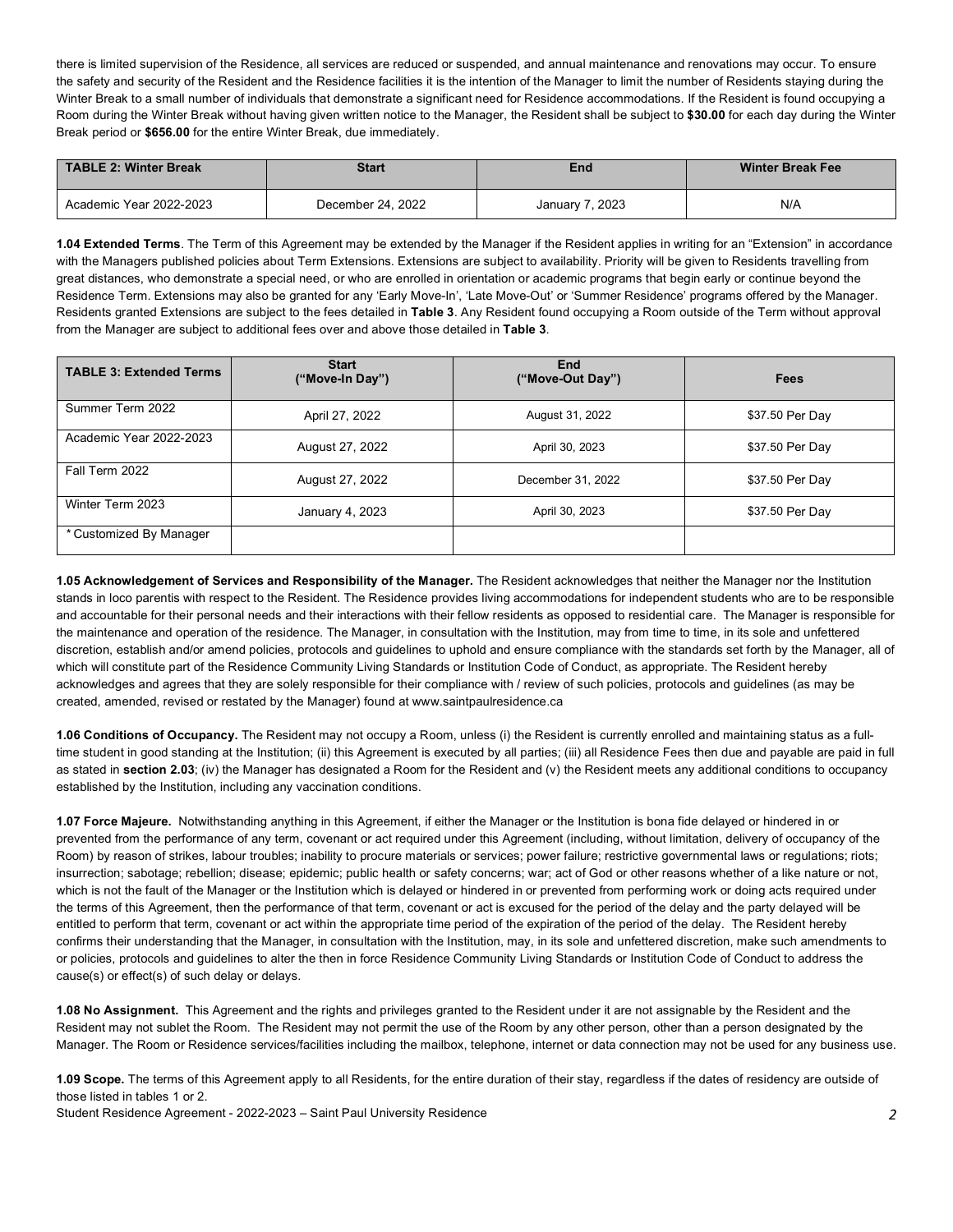## **2. RESIDENCE FEES**

 the Manager. All amounts payable under this Agreement may be paid by cash, certified cheque, bank draft, money order, debit, or online as designated by the Manager. Personal cheques will not be accepted. Academic results may be withheld and/or other academic sanctions are possible for failure to maintain an up to date financial account with the Residence. **2.01 Payment of Fees.** All amounts payable by the Resident under this Agreement are payable to **"CLC Saint Paul"** and payment must be delivered to

 **2.02 Residence Fees.** The Resident must pay the "Residence Fees" in accordance with the Rates and Payment Schedules detailed in Table 4 for the right to occupy a Room during the Term. Tables 2, 3 and 4 also detail additional Fees that the Resident is subject to, including the cost of Extended Terms. If a hard copy of this Agreement is required by the Manager, the Resident is required to select one of the payment schedule options, by initialing their desired option.

#### **TABLE 4: Fees & Payments**

- **1.** The Advanced Deposit for the Academic Year 2022-2023, Fall Term 2022, and the Winter Term 2023 is **\$700.00.**
- **2.** The total amount payable for the Academic Year 2022-2023 includes a mandatory non-refundable **\$35.00** Residence Life Activity Fee, and the Winter Term 2023 includes a mandatory non-refundable **\$17.50** Residence Life Activity Fee, which subsidizes events and activities organized by the Residence Life Staff and Residence Council.
- **3.** Academic Year 2022-2023 Payment Schedule Options (b) and (c) include a non-refundable **\$125.00** administration fee.

#### **- Summer Term 2022 Payment Schedule**

(a) **\$3,900.00** payable on or before **April 15, 2022**, at **5:00 p.m.** or

 (b) **\$3,900.00** payable as to **\$975.00** on or before **April 15, 2022** at **5:00 p.m.** and as to **\$975.00** on or before **May 15, 2022** at **5:00 p.m.** and as to **\$975.00** on or before **June 15, 2022** at **5:00 p.m.** and as to **\$975.00** on or before **July 15, 2022** at **5:00 p.m.** 

#### **- - Academic Year 2022 2023 Payment Schedule**

(a) **\$8,275.00** payable on or before **August 31, 2022**, at **5:00 p.m.** or

 (b) **\$8,400.00** payable as to **\$4,200.00** on or before **August 31, 2022** at **5:00 p.m.** and as to **\$4,200.00** on or before **October 24, 2022** at **5:00 p.m.**  or

 (c) **OSAP DEFERRAL ONLY - \$8,400.00** payable as to **\$2,800.00** on or before **August 31, 2022** at **5:00 p.m.** and as to **\$2,800.00** on or before **October 24, 2022** at **5:00 p.m.** and as to **\$2,800.00** on or before **January 30, 2023** at **5:00 p.m.** 

## **- Fall Term 2022 Payment Schedule**

(a) **\$4,137.50** due **August 31, 2022** at **5:00 p.m.** or if accepted after **August 31, 2022** payment is due **immediately**.

## **- Winter Term 2023 Payment Schedule**

(a) **\$4,137.50** due **January 7, 2023** at **5:00 p.m.** or if accepted after **January 7, 2023** payment is due **immediately**.

## **- - Customized By Manager 2022 2023 Payment Schedule**

| (a) | payable on or before<br>20<br>at 5:00 p.m. or                                                                                                                                                             |
|-----|-----------------------------------------------------------------------------------------------------------------------------------------------------------------------------------------------------------|
| (b) | , payable as to $\$$<br>on or before<br>on or before<br>20 at 5:00 p.m. and as to \$<br><b>20</b> or                                                                                                      |
| (c) | payable as to $$$<br>at 5:00 p.m. and as to \$<br>on or before<br>on or before<br>20<br>at 5:00 p.m. and as to \$<br>$20$ at 5:00 p.m. and as to<br>20<br>on or before<br>on or before<br>20 at 5:00 p.m. |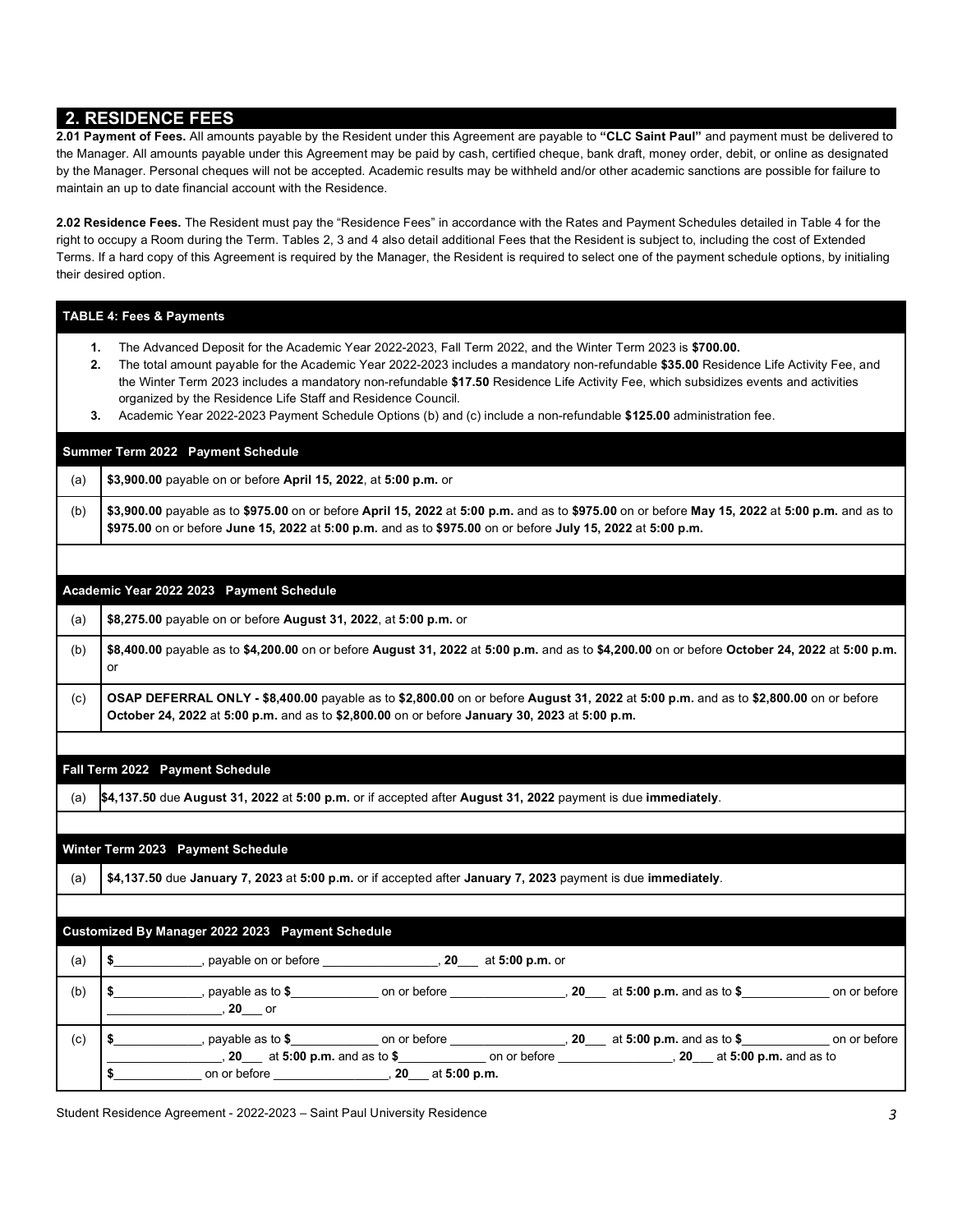**2.03 Non-Student Rates.** The Residence Fees payable under this Agreement are a special student rate for full-time students of the Institution. If the Resident ceases to be a full-time student of the Institution, and wishes to continue to occupy a Room: (i) the Resident must deliver a written request to the Manager no later than two (2) business days after ceasing to be a full-time student of the Institution, which the Manager may accept or reject in its sole and unfettered discretion, and (ii) if the request is accepted by the Manager, the Resident must pay within two (2) business days of receiving notice of that acceptance (a) any unpaid Residence Fees (whether or not otherwise due) and (b) a supplementary fee equal to the difference between (1) the product of the number of days remaining in the Term as of two (2) business days after the date on which the Resident ceases to be a full-time student of the Institution and the daily conference rate then charged by the Manager for rooms in the Residence, minus (2) the Residence Fees.

 **2.04 Late payments.** Any amount payable by the Resident under this Agreement which is not paid by the payment deadline is subject to a late payment charge of **\$125.00** for each occurrence.

 **2.05 No Waiver of Fees.** Nothing in this Agreement, nor any entry or repossession of the Room by the Manager releases the Resident from any liability for the payment in full of all amounts payable under this Agreement for the Term.

## **3. RESIDENCE PROCEDURES**

 **3.01 Move-In Procedure.** The Resident must follow all move-in times, dates and procedures outlined by the Manager. If the Resident wishes to move- in prior to the scheduled move-in day, the Resident may do so at the Manager's then posted nightly rate and subject to availability (detailed in **Table 1 & 3**). Care is to be exercised in moving-in heavy objects to avoid damage to floor coverings, walls, doors and frames and any other part of the Residence. The Resident shall be responsible to pay forthwith to the Manager the cost of any damage to the Room or the Residence arising from the move-in.

 **3.02 Move-Out Procedure.** Prior to either (i) the expiry of the Term, or (ii) the date on which the Resident is to vacate the Residence (detailed in **Table 1**  & **3**), the Manager, or designate, can be requested in advance by the Resident to complete a visual inspection of the Suite to view the state of cleanliness and repair. If no request to inspect the suite is made by the Resident, the inspection will take place once the Resident has vacated the suite. In the event the Resident chooses to have the inspection completed prior to vacating the suite, the Manager, or designate, will inspect the suite and inform the Resident of potential damage and/or cleaning charges and outline what steps the student may take to mitigate charges. On vacating, all garbage and belongings of the Resident must be removed, and the suite must be cleaned to the point of restoring the suite to its original condition. Once the Resident has vacated, the Manager, or designate, will complete a documented visual inspection of the Suite. In the event deficiencies are found, the cost to restore the Room shall be paid by the Resident or, alternatively, by making satisfactory arrangements prior to removing the Resident's belongings from the Room. There is a minimum cleaning charge of **\$25.00** and damage charges will be billed accordingly at the cost of restoring the suite to its original condition. Any items left behind by the Resident will be immediately discarded; the Residence shall not be liable to the Resident for any loss of property as a result. As with the "move-in procedures", care must be exercised to avoid damage to doors, frames, walls, floor coverings and any other part of the Residence. The Resident is financially responsible to pay forthwith for any damage caused on moving out of the Residence.

 **3.03 Roommates.** The Resident may be notified prior to move-in the name and contact information of their roommate (and vice-versa). This disclosure is to enable the roommates to get acquainted and to arrange bringing common supplies to the Residence. Roommate changes may be requested 30 days after move-in. The Manager's first priority is to try to mediate any dispute between roommates. If a roommate change is required roommates may be moved to different Rooms (subject to availability within the Residence and to the Manager discretion), unless another Agreement can be reached amongst all parties involved.

 **3.04 Room Reassignment.** The Manager may in its sole and unfettered discretion, relocate the Resident to another Room upon 48 hours advance written notice. The Resident agrees to comply with the terms of any relocation notice and to remove and relocate the Resident's property to the Room designated in the relocation notice. Residents are required to comply with any de-densifying efforts required on campus due to Covid-19 or other public health or safety emergency, including, but not limited to, the relocation of all or some residential students to alternative housing. Relocation does not constitute a termination of a residential student's housing contract. In the event that the Manager must relocate students as part of a de-densifying strategy due to public health, safety or other concerns for an extended period of time and alternative housing is not available, the Manager may, in its sole and unfettered discretion, pay impacted students fair and reasonable reimbursement (as determined by the Manager) as appropriate and based on information available at that time and in full and final satisfaction of the Manager's and the Institution's obligations hereunder.

 **3.05 Deliveries and Solicitation.** The Manager may control access to the Residence for deliveries. The Manager may allow reasonable access to political candidates or their representatives for the purpose of canvassing for support and delivering pamphlets.

 **3.06 Lost Keys, Lock Outs.** The Resident will be responsible for the cost of replacing lost keys (e.g., room key, mailbox key, etc.) at a cost determined by the Manager, to a maximum of \$20.00 per key. If the Resident is locked out of the Resident's Room, the Resident will pay a fee for letting the Resident into the Room, to a maximum of \$5.00, and will be provided with a temporary key to be returned immediately after use. Failure to return a temporary card in the time allotted will result in a replacement fee to a maximum of \$20.00.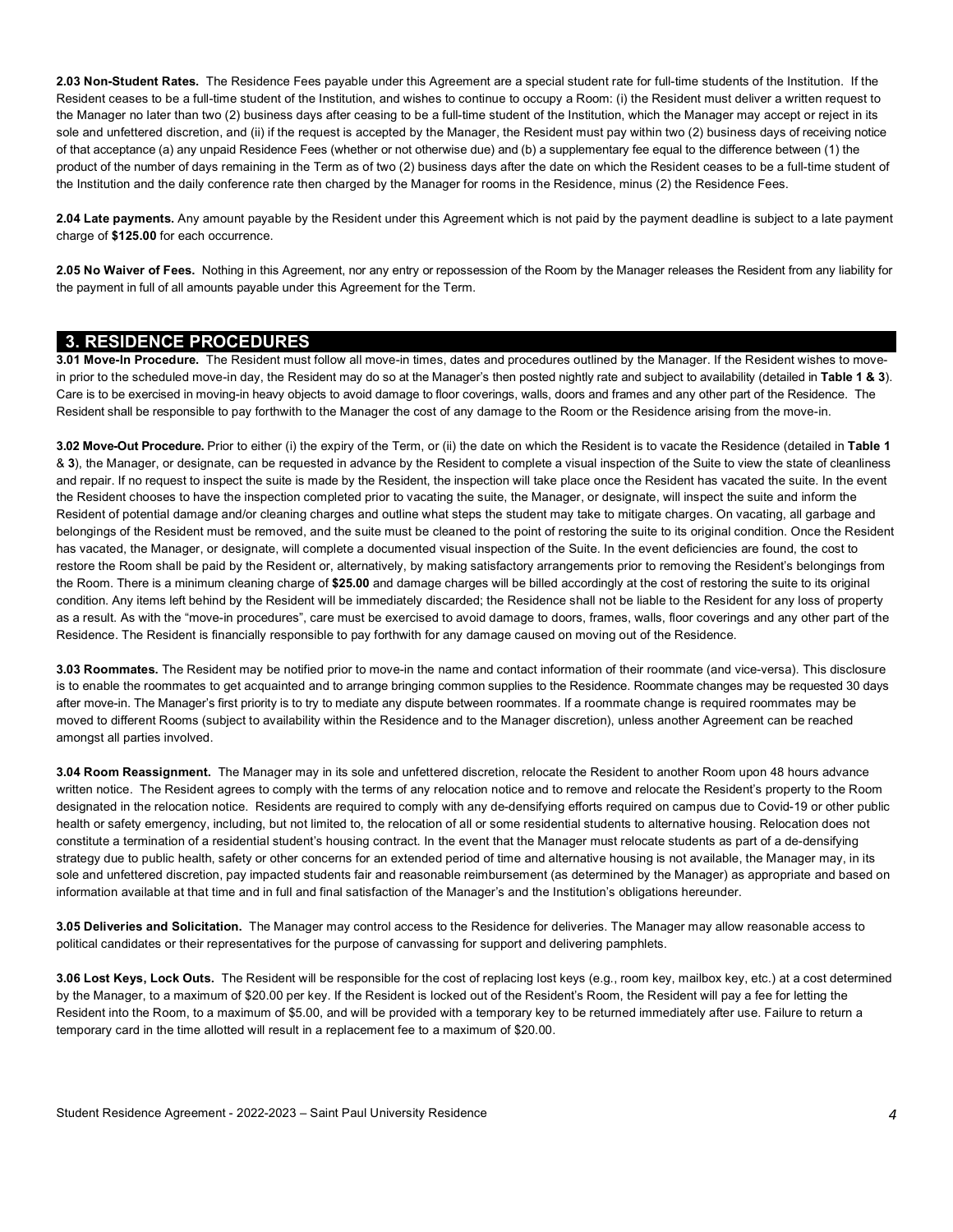## **4. RESIDENCE FACILITIES, MAINTENANCE AND SERVICES**

 **4.01 Responsibility for Damages.** Within 24 hours of taking possession of the Resident's assigned Room, the Resident must complete a "Room Inspection Report", listing all damage to and deficiencies in the Room and its furnishings, fixtures and equipment. At all times during the Term, the Resident must maintain the Room and its furnishings, fixtures and equipment to the same standard and condition as exists at the time possession of the Room is given to the Resident (or if the Manager repairs any damage or deficiency noted in the Room Inspection Report, to the same standard and condition as exists after repairing that damage or deficiency), subject to typical wear and tear. The Resident and any other person sharing a Room with the Resident are jointly and individually liable for any damage to or deficiency in the Room and its furnishings, fixtures and equipment, other than damage and deficiencies noted in the Room Inspection Report which are not repaired by the Manager. The Resident must give the Manager prompt written notice of any accidents, damage or malfunctions of any kind to the Room or its furnishing, fixtures and equipment. The Resident shall keep a copy of each such notice.

 **4.02 Liability of Resident.** The Resident is liable for any damage to the building structure, fittings, fixtures, finishes, furniture and equipment comprising the Resident's Room, except only if such damage is caused by the proven negligence of the Institution or the Manager. The Resident is liable for any damage to the building structure, fittings, finishes, furniture and equipment beyond the confines of the Resident's Room should the damage arise from the negligence or willful act of the Resident. The Manager and the Institution do not assume any responsibility for personal property that is lost, stolen or damaged from any cause. The Resident is strongly encouraged to obtain insurance to cover the above liabilities. Residence does not purchase such protection for personal property. The Resident must also take positive steps to ensure their safety by locking Room doors, and ensuring that only authorized persons enter their Room, suite and/or the building.

 **4.03 Damages to Common Areas.** Residents are responsible for taking all actions associated with good citizenship, including reporting information about damages and vandalism, and those allegedly responsible for causing the damage. The Resident may be held financially responsible for damage to any part of the Residence (interior/exterior common areas) if the resident, or guest of the Resident is found to be directly or indirectly involved in said damage Common areas include and are not limited to; the corridors, lounges, laundry rooms, stairwells, the exterior of Room doors, parking lots and any other public areas of the Residence. All charges for damages to common areas in residence that cannot be traced to those directly responsible will be split equally among the occupants of the building, wing, floor, or section of the residence deemed fair and appropriate by the Manager.

 **4.04 Room Entry.** The Manager subscribes to the principle that Residents are entitled to enjoy a reasonable right to privacy in residence Rooms. However, the Resident acknowledges that the Manager is entitled, without notice and without the Resident being present, to have authorized staff, the Institution's security services, emergency services, or the police enter the Room at reasonable times under the following conditions: (a) to provide repair and maintenance services as detailed in **section 4.05** of this Agreement; (b) to provide housekeeping services as detailed in **section 4.06** of this Agreement; (c) to ensure the safety and security of the Resident and/or when there is reasonable cause to believe an emergency situation has arisen; (d) during the Winter Break to provide routine maintenance; (e) when there is reasonable cause to believe that terms of this Agreement and/or the Residence Community Living Standards detailed in section 7.01 and/or the law is being violated. Authorized staff are supplied with a uniform and identification that is visible at all times.

 **4.05 Maintenance by the Manager.** Throughout the Term the Manager will inspect, maintain, repair and replace elements of the Residence in order to keep the Residence in a good condition and state of repair, complying with health, safety and fire standards required by law. This includes, but is not limited to, inspecting and testing fire safety equipment, major appliances, electrical, bathroom fixtures and plumbing.

 **4.06 Housekeeping Service and Cleanliness.** As part of housekeeping cleanliness, the Room will be inspected subject to availability. Should the Room be found in an unhygienic state, the Resident(s) will be given 24 hours to return it to a proper state, or it will be cleaned at the discretion of the Manager with a minimum charge of \$25.00. The Resident shall, at all times during the Term, keep all parts of the Room clean, including and not limited to; floor coverings, doors, walls, ceilings, kitchenette appliances, counters, cupboards, faucets, sinks, furniture, glass, window frames, and other furnishing. Vacuums, brooms, and mops may be signed out at the front desk, subject to availability.

 **4.07 Limitation on Liability of Manager.** Unless arising as a result of their gross negligence, the Manager and the Institution shall not be liable to the Resident for any loss or damage, however caused to the Resident, the property of the Resident or to the property of the Resident's guest(s) while in the Residence or on the lands on which the Residence is situated. Without limiting the generality of the foregoing, such property includes and is not limited to, personal property of the Resident (including their vehicle(s) and their contents) and damage includes and is not limited to; damage caused by the failure of the plumbing or heating system or any other building system, defects in the structure of the Building, water or snow penetration, exterior weather conditions, damage arising from any cause beyond the control of the Manager or Institution, and any damage or injury arising from the activities of employees, contractors or agents of the Manager and the Institution. The Resident agrees that by executing the Agreement and residing in the Residence, they are acknowledging that they understand and freely assume the risks associated with communal living, including but not limited to risks of potential exposure to physical, mental or emotional harm or injury, communicable diseases and other contagious viruses. Accordingly, the Resident on their own behalf and on behalf of their successors, beneficiaries and next of kin hereby waives their right to demand or make any claim against (and indemnifies, releases and covenants and agrees to hold harmless each of) the Manager, the Institution, their agents, contractors, officers, directors, governors, management, successors, assigns, students and employees from or in relation to any and all damages, physical or other harm, death, liability, claims, expenses or loss due to any cause whatsoever, including negligence, breach of contract, or breach of any statutory or other duty of care (collectively, "Claims") arising under or related to this Student Residence Agreement and the provision of services or accommodation, including but not limited to exposure to communicable diseases and contagious viruses. The Resident further agrees to take all reasonable precautions and follow recommendations by public health authorities to mitigate the spread of communicable diseases while living in the Residence community. Failure to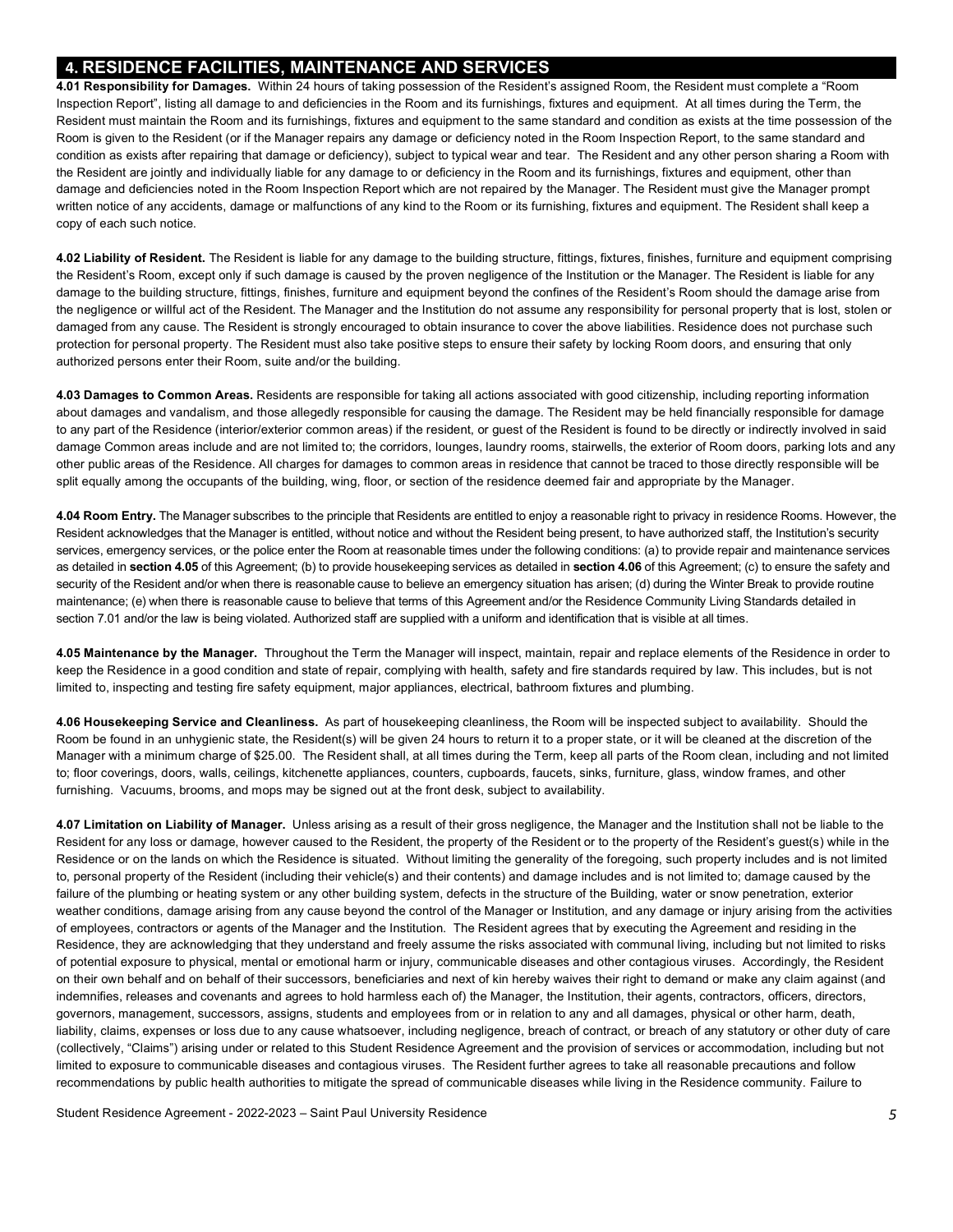follow the Student Residence Agreement and measures related to said communicable diseases (including but not limited to Covid-19), or failure to follow directions from staff regarding communicable disease related rules or measures may result in standards action up to and including eviction from residence.

 **4.08 Heating of Room.** Throughout the Term the Manager will provide a heating system sufficient to provide a comfortable temperature in the Room and will operate, maintain and repair that heating system. During any period in which the heating system is not functioning to the standards set out above, the Manager will use commercially reasonable efforts, after receiving notice of the deficiency, to have the system repaired and functioning as soon as may be possible in the circumstances. In no event however, is the Manager liable to the Resident for any consequential illness or discomfort and the Manager shall not be deemed to be in default of its obligations under this Agreement, so long as it is using commercially reasonable efforts to have the system repaired.

 **4.09 Prohibited Items.** Only refrigeration appliances supplied with the Room are to be used. No other refrigeration items are to be brought into the Room. In order for appliances to be used in the Residence, they must bear a visible serial number and a CSA or UL identification tag. Irons, toaster ovens, coffee makers, electric kettles protected by automatic "shut off" may be used. Appliances found in rooms that do not bear a CSA or UL identification tag will be removed by the Manager at the Resident's expense, without liability to the Manager for spoilage or damage to the appliance removed. The following are prohibited: open coil hot plates, deep fryers, indoor barbecues, fondues and the like; pets; candles, incense, lava lamps, halogen lamps, large musical instruments or noise producing devices such as subwoofers and PA systems, illegal substances, alcohol and illegal drug paraphernalia, single serving glass alcohol containers (i.e. beer bottles, coolers, etc.), novelty glass liquor bottles, and large common source containers (i.e. kegs, 60oz containers); weapons, replica weapons, or any device that is designed for (or could be used for) the purpose to intimidate, threaten, harm, or kill.

 **4.10 Cable Television, Telephone & Internet Services***.* Long Distance calling may be done only through the use of a prepaid phone card or by charges made to a third party number if using a provided, in room telephone. Neither the Institution nor the Manager guarantees the availability of telephone service or cable television services. If the Resident wants additional cable television, telephone or internet service above and beyond any that may be provided as "standard" in the Residence, the Resident must submit full details to and request and obtain the prior written approval of the Manager and Institution. With respect to Internet Services, the Institution may at its discretion only allow either the standard provided service or the approved alternate service and not both at the same time (Residents will need to complete the Institution's standard forms issued by their IT department). Cutting of wiring, boring of holes, the use of wireless routers, routers, or switches are not permitted. Any unauthorized services or equipment may be removed by the Manager, at the Resident's expense, without notice or liability. All Residents are subject to the Institution's and/or Service Provider's current Internet, cable television and telephone enrolment and usage policies.

 **4.11 No Moving of Supplied Furnishings.** All furnishings and equipment supplied with the Room shall remain in the Room for the duration of the Term. All furnishings, if rearranged, must be returned to their original position found at the commencement of the Term. No common area furniture is to be moved into the Room.

 **4.12 No Removal or Substitution.** The Resident may not remove, alter or change any property in the Room which is provided on occupancy or at any other time during the Term, including and not limited to; furnishings, fixtures, equipment, television sets, appliances, window screens, floor coverings and any mattress covering. The Resident shall use all such items only for their intended purpose.

 **4.13 No Renovation or Installation.** The alteration or renovation of the Residence facilities, furniture, fixtures, or equipment supplied in the Room is not permitted. The lock(s) provided by the Institution are the only locks to be used to secure the door to the Room. No other locks may be installed by the Resident and the Resident may not change the keying of the lock(s) which are provided. Unauthorized changes to temperature settings or duct or diffuser settings in the Room, and any attempt to make changes to the heating system in the Room are prohibited. The Resident may not install any electrical equipment which will overload the capacity of a circuit. Altering or otherwise tampering with electrical systems is prohibited. The Resident may not install antenna(e)), without the prior written consent of the Manager. If any such furnishing or equipment is installed without the Manager's consent, the Resident will immediately remove it after notice from the Manager, failing which the Manager may remove the furnishing or equipment at the expense of the Resident without further notice and without liability to the Resident for any damage to the furnishing or equipment so removed. The Resident is responsible to pay the costs of repairing all damage to the Room or Residence caused by the installation and removal of any furnishing or equipment installed by the Resident, whether installed with or without the Manager's consent. The Resident also is liable for any damage to property of others and for any injury to or death of any person caused by the installation, existence or removal of any furnishing or equipment installed by the Resident, whether installed with or without the Manager's consent. furnishings or equipment of any kind (including and not limited to; shelving, light fixtures, audio or visual equipment, satellite dishes and radio or television

 **4.14 Decorations.** The only acceptable form of affixing items to walls is the use of double-sided tape or magic mounts and must be removed by the Resident prior to move out or be subject to removal charges. Spikes, hooks, screws, tacks or nails or any permanent adhesion type tape shall not be put into or on the walls or woodwork, ceilings, furnishings, doors or windows of any part of the Residence. Residents may not decorate the outside of their room door unless for special occasions approved by the Manager. Strings of indoor lights should not be in direct contact with any flammable materials and should not be left on while the room is unattended.

 Student Residence Agreement - 2022-2023 – Saint Paul University Residence *6*  **4.15 Parking.** Residents must park vehicles in designated spaces only, as allotted by the Institution. The Resident shall affix to each vehicle's windshield such decal, label or other distinguishing marker as the Institution directs for identification. Residents parking cars or other motor vehicles in unauthorized areas without the payment of fees or without a formal written Agreement with the Institution may be charged with trespassing and, in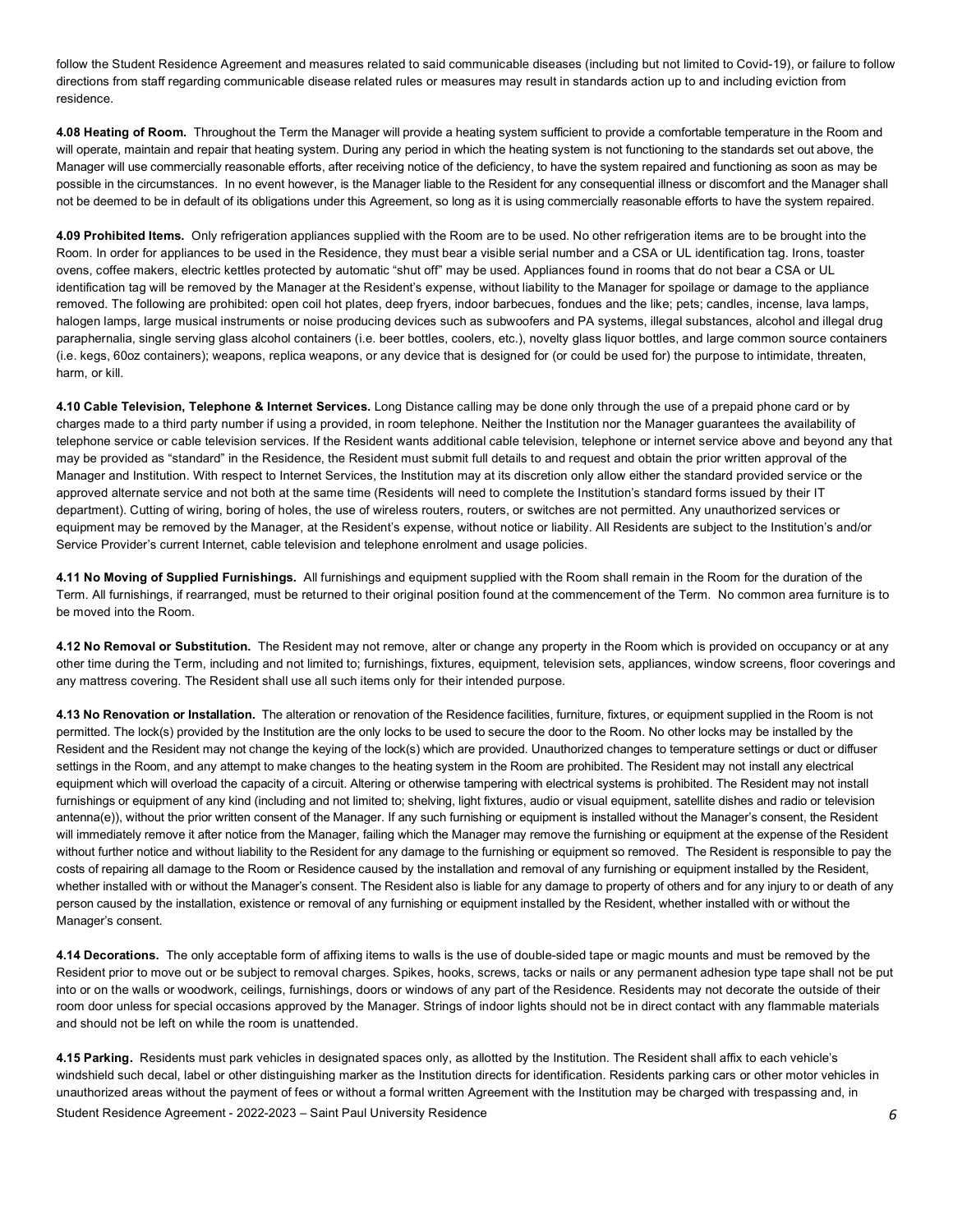addition, the vehicle may be removed at the Resident's expense without notice and without any liability by the Institution or the Manager for damages of any kind. Residents may not bring onto the Residence property any unlicensed or uninsured motor vehicle. If any vehicle become uninsured or has its license expire while parked on the Residence property, it must be removed by the Resident, failing which, after notice, the Institution may remove the vehicle at the Resident's expense, without any liability by the Institution or the Manager for damages of any kind. Bicycles must be stored or kept only in such locations that may be designated by the Manager. All vehicles and bicycles and their contents, if any, are brought onto the Residence property at the sole risk of the owner.

## **5. ROLE OF THE PRIMARY AND SECONDARY CONTACTS**

 **5.01 Primary and Secondary Contact(s).** The Resident, in executing this Agreement, is required to identify a "Primary Contact" and a "Secondary Contact". It is strongly recommended that these contacts are parents or legal guardians of the Resident. The Primary Contact serves as the individual that is contacted by the Manager if concerns or problems arise with the Resident, as detailed in **section 5.02** below. If the Primary Contact is not available, the Secondary Contact will be contacted.

 **5.02 Consent to Contact Primary and Secondary Contact(s).** In most circumstances, Residents will be treated without reference to their parents, guardians or primary/secondary contacts (i.e. student conduct situations). However, the Manager or the Institution may contact the Primary or Secondary Contact at any time and for any purpose, including, without limitation, to advise the them of (i) any accident or injury to the Resident, (ii) overdue financial payments, (iii) termination of this Agreement, and/or (iv) any situation where the Resident may cause harm to themselves or to another, or (v) if the Resident is placed on Residence Probation or issued any behavioural contract or Eviction by the Manager. The Manager or the Institution may disclose the Resident's personal information in such communications, and the Resident hereby consents to this disclosure.

## **6. FREEDOM OF INFORMATION**

 **6.01 Freedom of Information.** "I consent to the Manager and the Institution collecting and disclosing to each other personal information about me concerning any misconduct or alleged misconduct by me, or any misconduct of others reported or witnessed by me, for the purpose of the Manager and the Institution using that personal information to administer their respective rules of conduct and disciplinary proceedings. Such information includes, and is not limited to, my grades in school, my academic status, any alleged misconduct by me, my response to such an allegation, the substance and status of any disciplinary proceedings and the penalty, if any, imposed. Personal information includes, and is not limited to the Institution confirming to the Manager, my status as a full time student, academic status, federal loan status, and provincial loan status for the purpose of room allocation. Personal information also includes, but is not limited to access my official university identification number and photograph in order to verify my identity for the facilitation of services and for investigations that are being conducted by the Manager or the Institution." For the purposes of this consent, the Manager and the Institution include their officers, employees and security contractors who have a reasonable interest in receiving the personal information.

 **6.02 Activity Waiver.** On an on-going basis, the Institution and/or the Manager arranges a number of social, sporting and other activities for residents of the Residence, both in the Residence building and at other on-campus and off-campus locations (individually, an "Activity" and collectively, the "Activities"). Activities may have inherent risks associated with participation in them. Participation in all Activities is completely voluntary and the Resident may elect not to participate in any Activity. The Resident specifically acknowledges that in the event that the Resident elects to participate in any Activity, (i) the Resident is warned that participation in the Activity may involve certain inherent risks, including, without limitation, risks of physical injury, (ii) the Resident has voluntarily elected to participate in the Activity notwithstanding those risks. The Resident acknowledges and assumes all risks of personal injury and all other hazards (i) arising from or related in any way to participation in an Activity, (ii) arising or resulting from any cause whatsoever (including risks inherent in the Activity and negligence), and (iii) whether occurring prior to, during or after the Activity and the Resident agrees that the Institution and the Manager and each of their respective officers, directors, shareholders, employees and agents (as applicable) are expressly released and forever discharged by the Resident from all claims of any nature or kind whatsoever (i) arising from or relating to the Resident's participation in an Activity, (ii) arising or resulting from any cause whatsoever (including risks inherent in the Activity and negligence), and (iii) whether occurring prior to, during or after the Activity.

 **6.03 Photograph Waiver.** The Resident grants permission to the Institution and/or the Manager to use photographs or videotapes taken of the Resident in or about the Residence for use (i) in advertising, direct mail, brochures, newsletters and magazines relating to the Institution, the Manager or the Residence, (iii) in electronic versions of the same publications or on web sites or other electronic form or media relating to the Institution, the Manager or the Residence, and (iii) on display boards within the Residence or the Institution, all without notification. The Resident waives any right to inspect or approve any finished photograph or videotape or any electronic matter that may be used in conjunction with a photograph or videotape now or in the future and waives any right to royalties or other compensation arising from or related to the use of any such photograph, videotape or electronic matter.

# **7. RULES AND REGULATIONS**

 responsibilities, and privileges of Residents as well as the residence conduct process. Each Resident is responsible for reading, understanding, and adhering to the terms outlined within the RCLS. The Manager and the Institution may amend the terms of the RCLS from time to time and may post the amendments in the Residence. Failure to abide by the RCLS may result in eviction from Residence and termination of this Agreement as per the violations and sanctions outlined in the RCLS, and as stated in **section 8.01(d)**. The RCLS can be found online at: **<www.saintpaulresidence.ca>. 7.01 Residence Community Living Standards.** The Residence Community Living Standards ("RCLS") forms a part of this Agreement. It details the rights,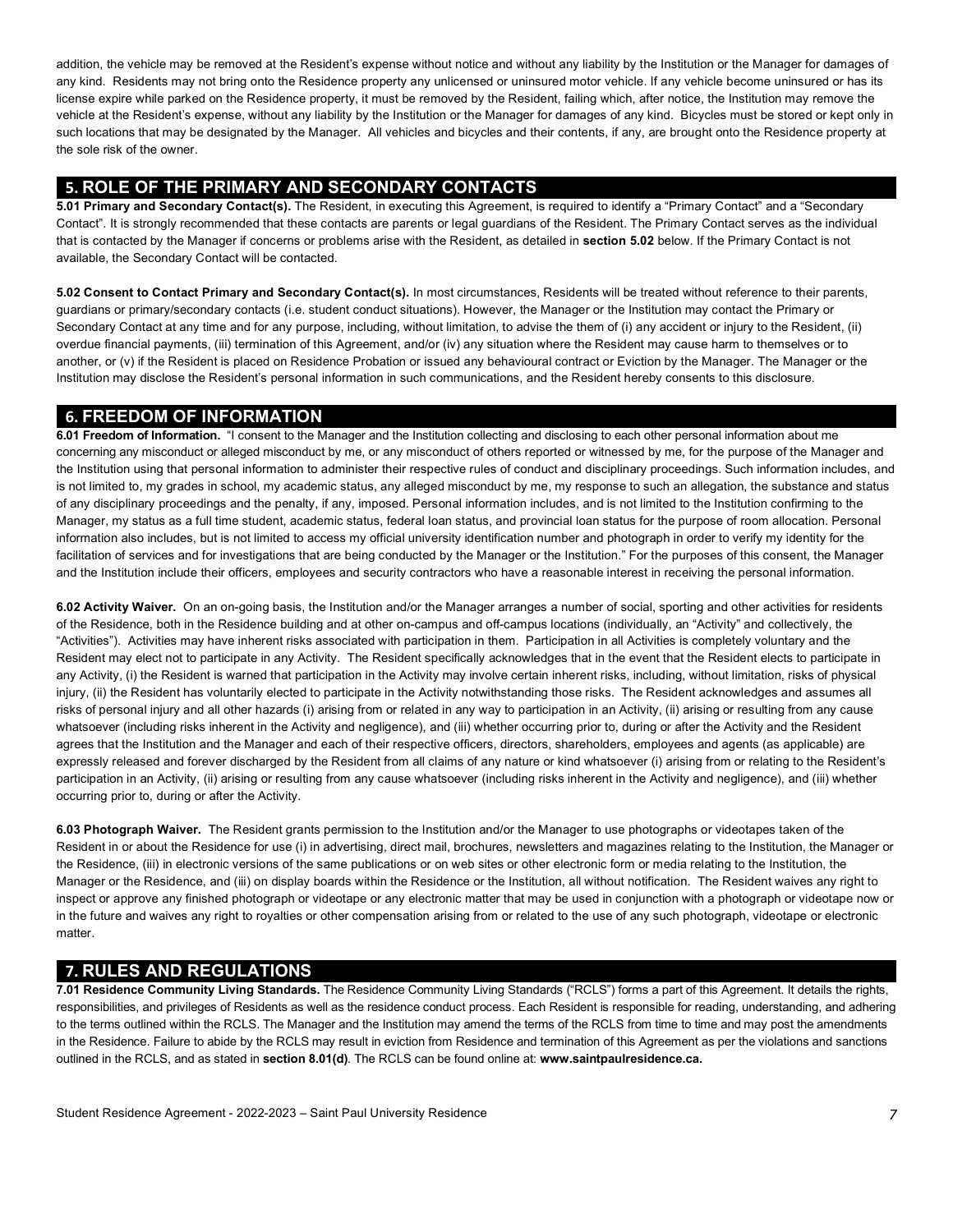**7.02 Institution Standards.** Residents are also responsible for reading, understanding and adhering to the academic and non-academic policies and procedures that have been established by the Institution, including the Code of Conduct and its penalties.

## **8. TERMINATION AND CANCELLATION**

 **8.01 Termination by the Manager.** This Agreement may be terminated by the Manager if: (a) the Resident fails to check into their assigned Room within five (5) days of the first day of the Term; (b) the Resident abandons their Room as detailed in **section 8.03** of this Agreement; (c) the Resident decides not to accept the Room they were assigned, or any alternate rooms offered to them during the course of this Agreement; or (d) the Resident violates any of the terms of this Agreement, including violations of the Residence Community Living Standards or Institution Standards. Written Notice of Termination of Residency will be delivered to the Resident, and if necessary, the Manager may notify the Primary or Secondary Contact by phone or e-mail of the termination of the Resident's residency. If the Resident is unavailable to receive service of the notice in person, then delivery of the notice to the Resident's Room shall be deemed proper service and delivery. The Resident will be allowed 24 hours from the date and time of delivery of the Notice of Termination of Residency to fully vacate and remove all personal belongings from the Residence.

 **8.02 Termination or Cancellation by the Resident.** Cancellations occur prior to the Resident occupying the Room. If the Resident wishes to cancel this Agreement or their residence application, the Resident must cancel their application in their My Housing Portal account prior to occupying the Room. Withdrawals occur after the Resident has occupied the Room. If the Resident wishes to withdraw from Residence, the Resident must complete a Residence Withdrawal Form and return it to the Front Desk within 5 business days of the anticipated departure date. Please note that the Residence operates independently from the Institution and if the Resident cancels their application or enrolment at the Institution, they will also need to cancel their Residence application. Refunds will be issued by the Manager as detailed in **section 8.06**.

 **8.03 Abandonment.** If the Resident vacates the Room for a period greater than 15 days prior to the expiry of the Term without the Manager's prior Agreement, the Room will be deemed abandoned by the Resident. In that event, the Manager may (i) repossess the Room without liability to the Manager, and (ii) enter into an Agreement for the occupancy of the Room with a third party.

 **8.04 Termination Procedures.** Upon the termination of the privileges of this Agreement, the Resident shall vacate the Room within the time frame given, and deliver to the Manager vacant possession of the Room together with all of the furnishings, fixtures, appliances and telephone of the Residence, and the furnishings and fixtures shall be in good condition, with reasonable wear and tear excepted. The Resident will follow the Move-out Procedures explained in **section 3.02** of this Agreement and all additional directions communicated by the Manager.

 **8.05 Failure to Vacate.** If the Resident does not vacate the Residence on the expiry or early termination of this Agreement, (i) the Resident is liable for any financial loss sustained or incurred by the Institution or the Manager, and (ii) the Manager may remove the property of the Resident from the Room (whether or not the Resident is present at the time), and place the property in temporary storage in a location in the Residence of the Manager's choice, at the Resident's expense, without notice to the Resident and without liability to the Manager for any damage to or loss of the Resident's property.

 **8.06 Refund Procedures.** Upon the termination of this Agreement or residence application by the Resident, as detailed in **section 8.02,** the Residence may be entitled to a partial refund of Residence Fees, without interest, within eight (8) weeks of the Resident vacating the Residence or cancelling their residence application. The refund will be in the form of a cheque mailed to the Resident's permanent address on file in the Resident's name only. If a student requires a cheque to be reissued as a result of the resident not providing an updated address prior to vacating residence and/or canceling their residence application, a charge of **\$50.00** may be applied. Residence Fees, cancellation fees and refunds will be calculated on a pro-rated daily basis. Refunds are issued based on the following:

#### **8.06 (a) Academic Year & Fall Term Applications/Agreements (Detailed in Table 5)**

- (i) If the Resident's written cancellation request is received by the Residence Manager on or before **July 18 (Deadline 1)**, whether the Resident has been accepted into Residence or not, the Resident will receive a full refund of the Deposit and any Residence Fees paid to date.
- (ii) If the Resident has been accepted into Residence and the Residence Manager receives the Resident's written cancellation request after **July 18 (Deadline 1)** but on or before **August 13 (Deadline 2)**, then the Resident's Deposit will be forfeited. The Resident will receive a full refund of any Residence Fees paid to date.
- (iii) If the Resident is on the wait list for Residence and the Residence Manager receives a written cancellation request before the Resident is accepted to Residence, then the Resident will be refunded the full Deposit.
- (iv) If the Resident is on the wait list and a space becomes available after **July 18 (Deadline 1)**, the Resident will be offered a space in Residence and asked to confirm the status of the Resident's Residence acceptance within 24 hours. After confirmation to the Residence, all regular cancellation policies and payment deadlines apply.
- **August 13 (Deadline 2)**, but on or before the first day of the Term **(Deadline 3)**, then the Resident will be charged a late cancellation fee. The cancellation fee will be equivalent to **45 days** of Residence Fees. (v) If the Resident has been accepted into Residence and the Residence Manager receives the Resident's written cancellation request after
- **November 15 (Deadline 4)**, then the Resident will be charged for **each day they occupy a Residence room plus a cancellation fee**. The Resident must complete all Move-out Procedures detailed in **section 3.02** before cancellation fees and refunds will be assessed and issued. The cancellation fee will be equivalent to **60 days** of Residence Fees. (vi) If the Residence Manager receives the Resident's written cancellation request after the first day of the Term **(Deadline 3)** and on or before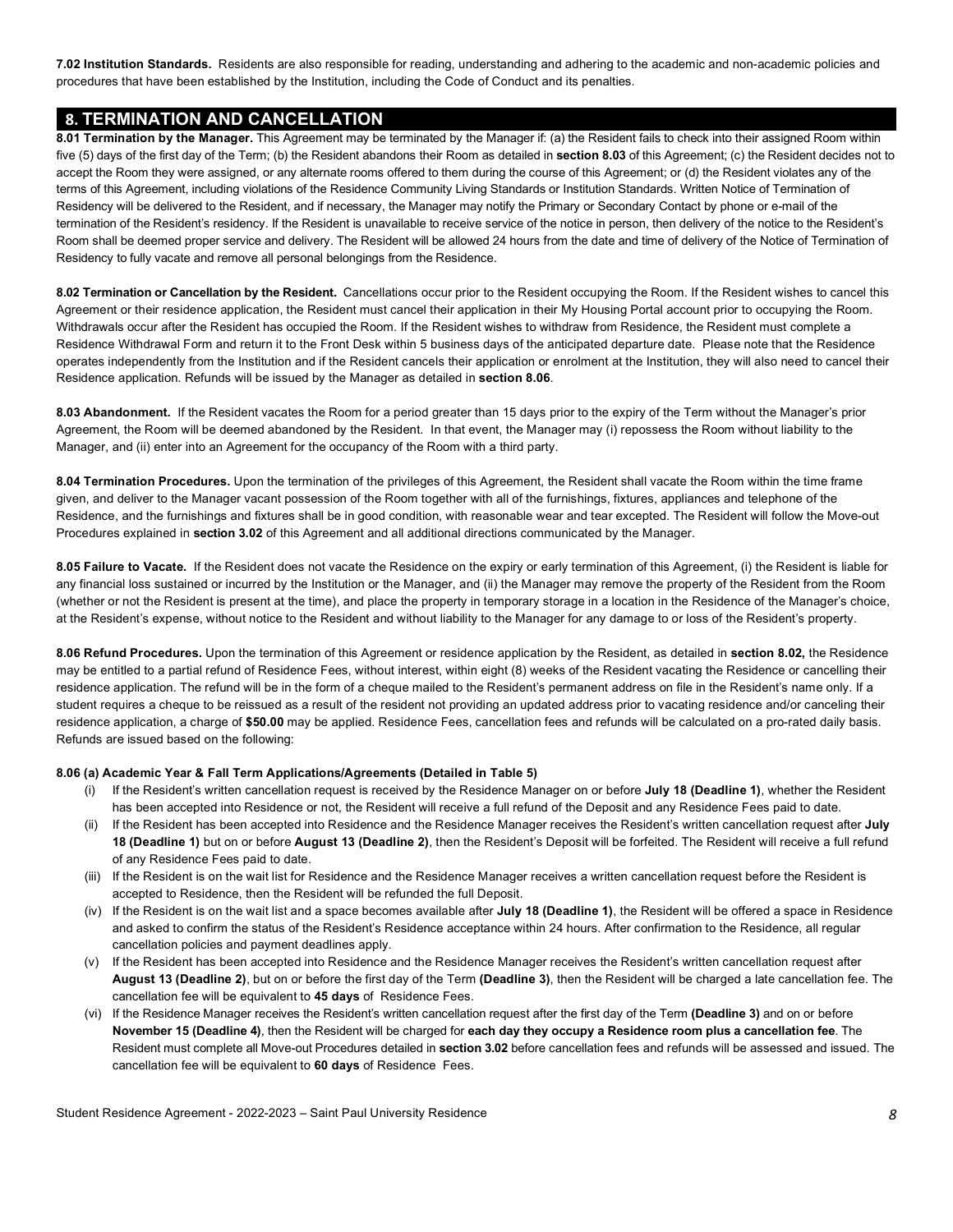(vii) If the Residence Manager receives the Resident's written cancellation request after **November 15 (Deadline 5)**, then the Resident will be charged for **each day they occupy a Residence room plus a cancellation fee**. The Resident must complete all Move-out Procedures detailed in **section 3.02** before cancellation fees and refunds will be assessed and issued. The cancellation fee will be equivalent to **90 days**  of Residence Fees.

#### **8.06 (b) Winter and Summer Term Applications/Agreements (Detailed in Table 5)**

- (i) If the Resident's written cancellation request is received by the Residence Manager on or before **Deadline 1**, whether the Resident has been accepted into Residence or not, the
	- Resident will receive a full refund of the Resident's Deposit and any Residence Fees paid to date.
- (ii) If the Resident is on the wait list for Residence and the Residence Manager receives a written cancellation request before the Resident is accepted to Residence, then the Resident will be refunded the full Deposit.
- (iii) If the Resident is on the wait list and a space becomes available, the Resident will be offered a space in Residence and asked to confirm the status of the Resident's Residence acceptance within 24 hours. After confirmation to the Residence, all regular cancellation policies and payment deadlines apply.
- (iv) If the Resident has been accepted into Residence and the Residence Manager receives the Resident's written cancellation request after **Deadline 1**, but on or before the first day of the Term **(Deadline 2)** , then the Resident will be charged a late cancellation fee. The cancellation fee will be equivalent to **45 days** of Residence Fees.
- (v) If the Resident has been accepted into Residence and the Residence Manager receives the Resident's written cancellation request after the The cancellation fee will be equivalent to **60 days** of Residence Fees. first day of the term **(Deadline 3)** then the Resident will be charged for **each day they occupy a Residence room plus a cancellation fee**.

| <b>TABLE 5: Refunds, Cancellation Fees, and Deadlines</b><br>Late applicants will be subject to the same cancellation deadlines outlined below. The cancellation date is the date the student vacates the Residence. |             |                                                  |                                                                                                                                |                                                                                                                                      |                                                                                                                                      |                                                                                                                                      |
|----------------------------------------------------------------------------------------------------------------------------------------------------------------------------------------------------------------------|-------------|--------------------------------------------------|--------------------------------------------------------------------------------------------------------------------------------|--------------------------------------------------------------------------------------------------------------------------------------|--------------------------------------------------------------------------------------------------------------------------------------|--------------------------------------------------------------------------------------------------------------------------------------|
| <b>Terms</b>                                                                                                                                                                                                         |             | Deadline 1                                       | Deadline 2                                                                                                                     | Deadline 3                                                                                                                           | Deadline 4                                                                                                                           | Deadline 5                                                                                                                           |
| <b>Summer Applications &amp;</b><br><b>Agreements</b>                                                                                                                                                                | <b>Date</b> | On or before April<br>16                         | After April 16<br>On or before Move-<br>In Day                                                                                 | After Move-In Day                                                                                                                    |                                                                                                                                      |                                                                                                                                      |
|                                                                                                                                                                                                                      | Fee         | Full refund of<br>Deposit and<br>Residence Fees. | Deposit and<br><b>Residence Fees</b><br>refunded.<br><b>Cancellation Fee</b><br>equivalent to 45<br>days of Residence<br>Fees. | Charged for each day<br>they occupy a<br>Residence Room<br>plus a cancellation<br>fee equivalent to 60<br>days of Residence<br>Fees. |                                                                                                                                      |                                                                                                                                      |
|                                                                                                                                                                                                                      |             |                                                  |                                                                                                                                |                                                                                                                                      |                                                                                                                                      |                                                                                                                                      |
| <b>Academic Year</b><br><b>Application &amp;</b><br><b>Agreements</b>                                                                                                                                                | <b>Date</b> | On or before July<br>18                          | After July 18<br>On or before<br>August 13                                                                                     | After August 13<br>On or before Move-In<br>Day                                                                                       | After Move-In Day<br>On or before<br>November 15                                                                                     | After November 15                                                                                                                    |
|                                                                                                                                                                                                                      | Fee         | Full refund of<br>Deposit and<br>Residence Fees. | Forfeit Deposit.                                                                                                               | Deposit and<br><b>Residence Fees</b><br>refunded.<br><b>Cancellation Fee</b><br>equivalent to 45 days<br>of Residence Fees.          | Charged for each<br>day they occupy a<br>Residence Room<br>plus a cancellation<br>fee equivalent to 60<br>days of Residence<br>Fees. | Charged for each<br>day they occupy a<br>Residence Room<br>plus a cancellation<br>fee equivalent to 90<br>days of Residence<br>Fees. |
|                                                                                                                                                                                                                      |             |                                                  |                                                                                                                                |                                                                                                                                      |                                                                                                                                      |                                                                                                                                      |
| <b>Fall Applications &amp;</b><br><b>Agreements</b>                                                                                                                                                                  | <b>Date</b> | On or before July<br>18                          | After July 18<br>On or before Move-<br>In Day                                                                                  | After Move-In Day                                                                                                                    |                                                                                                                                      |                                                                                                                                      |